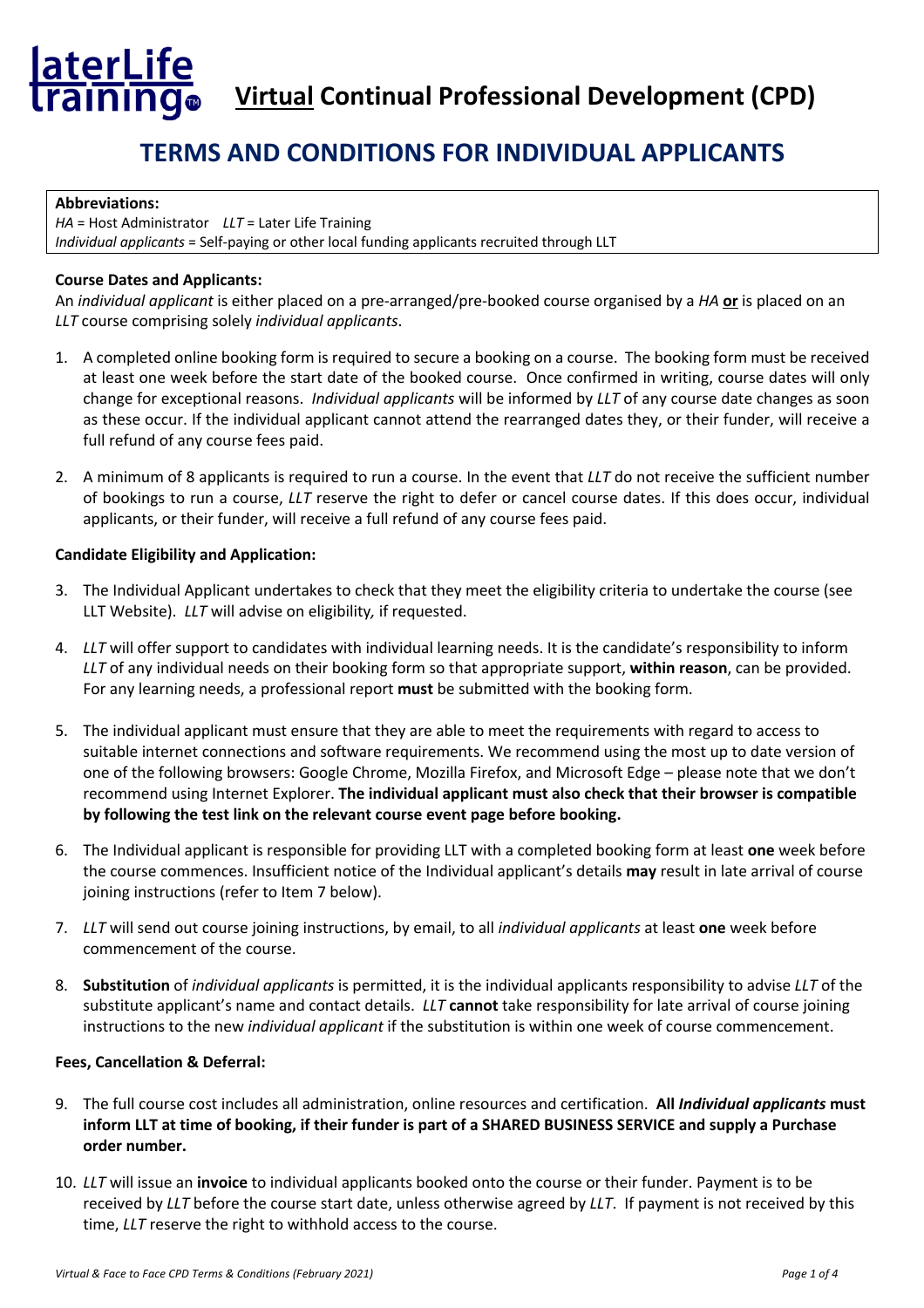- 11. If, after booking, an individual applicant wishes to defer their place to a later course, a **£20** admin fee will be charged to transfer the place, irrespective of reason.
- 12. **Cancellation** of a course booking by an *individual applicant* will incur a cost, which will be on a sliding scale. Cancellation with **more than two weeks**' notice by an *individual applicant* will result in a refund, less an administration fee of £20. **Cancellation** with **less than two weeks**' notice by an *individual applicant* will result in the applicant still being liable for the **full course fee**. Cancellation, with less than two weeks' notice, for medical reasons will be accepted only with a signed MED 3 Certificate and a refund will be made less an administration fee of **£20.** Medical certificates **must** be received by the LLT Office **before** the course start date. Backdated Medical Certificates, letters or notes that do not confirm that the named person was examined will not be accepted.
- 13. Force Majeure Neither Party shall be liable for any breach of this Agreement resulting from that Party being prevented, hindered or delayed from observing or performing its obligations hereunder by an act beyond its reasonable control. The Party affected will as soon as reasonably possible give notice to the other Party of the occurrence of such event. Where a Force Majeure event prevents the attendance at a course, or the running of a course, the Parties agree to delay the booking until circumstances permit.
- 14. *LLT* will issue an **Attendance Certificate,** within **four** weeks of the end of the course, to all candidates who attended all course sessions.

| Accompanying Documents to be read with these Terms and Conditions: |  |
|--------------------------------------------------------------------|--|
| "Relevant CPD Course Flyer"                                        |  |
|                                                                    |  |

*Date of Issue of these Terms and Conditions – February 2021.* 

*Later Life Training Ltd reserves the right to change and re-issue these Terms and Conditions at any time.*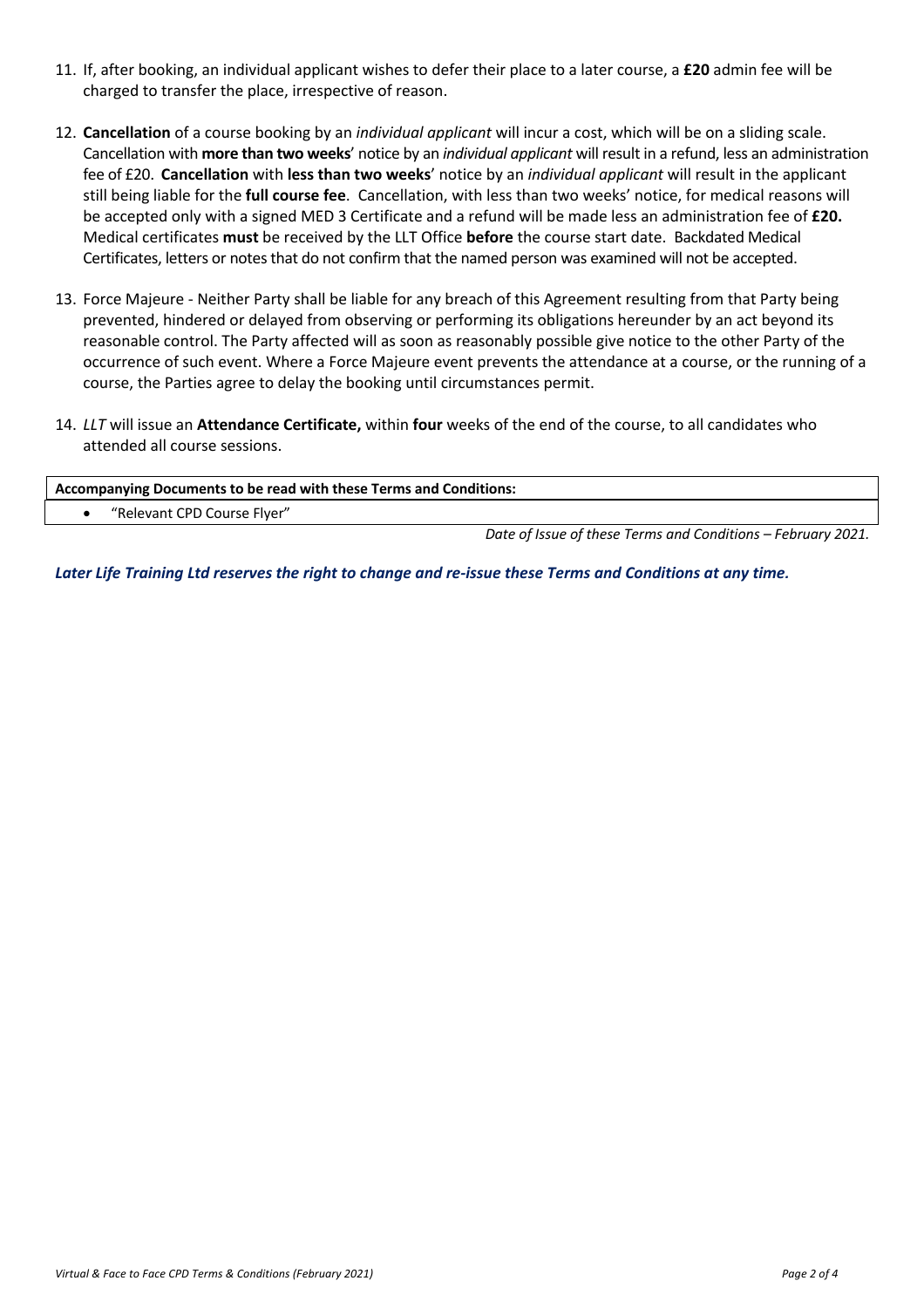## aterLife **Face-to-Face Continual Professional Development (CPD)** aining. **TERMS AND CONDITIONS FOR INDIVIDUAL APPLICANTS**

#### **Abbreviations:**

*HA* = Host Administrator *LLT* = Later Life Training *Individual applicants* = Self-paying or other local funding applicants recruited through LLT

## **Course Dates and Applicants:**

An *individual applicant* is either placed on a pre-arranged/pre-booked course organised by a *HA* **or** is placed on an *LLT* course comprising solely *individual applicants*.

- 1. A completed online booking form is required to secure a booking on a course. The booking form must be received at least two weeks before the start date of the booked course. Once confirmed in writing, course dates will only change for exceptional reasons. *Individual applicants* will be informed by *LLT* of any course date changes as soon as these occur. If the individual applicant cannot attend the rearranged dates they, or their funder, will receive a full refund of any course fees paid.
- 2. A minimum of 8 applicants is required to run a course. In the event that *LLT* do not receive the sufficient number of bookings to run a course, *LLT* reserve the right to defer or cancel course dates. If this does occur, individual applicants, or their funder, will receive a full refund of any course fees paid.

## **Candidate Eligibility and Application:**

- 3. The Individual Applicant undertakes to check that they meet the eligibility criteria to undertake the course (see LLT Website). LLT will advise on eligibility, if requested.
- 4. LLT will offer support to candidates with individual learning needs and/or medical conditions. It is the candidate's responsibility to inform LLT of any individual needs on their booking form so that appropriate support, within reason, can be provided. For any learning needs, a professional report must be submitted with the booking form.
- 5. The Individual applicant is responsible for providing LLT with a completed booking form at least two weeks before the course commences. Insufficient notice of the Individual applicant's details may result in late arrival of course joining instructions (refer to Item 6 below).
- 6. LLT will send out course joining instructions, by email, to all individual applicants at least two weeks before commencement of the course.
- 7. Substitution of individual applicants is permitted but it is the responsibility of the individual applicant to re-allocate any received documentation to the substitute applicant. It is also the individual applicant'sresponsibility to advise LLT of the substitute applicant's name and contact details. LLT cannot take responsibility for late arrival of joining instructions to the new individual applicant if the substitution is within two weeks of course commencement.

## **Fees, Cancellation & Deferral:**

- 8. The full course comprises 1 face-to-face day.
- 9. The full course cost includes all administration, handouts, resources and certification. It does not cover any travel, subsistence or accommodation costs for Individual applicants. All Individual applicants must inform LLT at time of booking, if their funder is part of a SHARED BUSINESS SERVICE and supply a Purchase order number.
- 10. LLT will issue an invoice to individual applicants booked onto the course or their funder. Payment is to be received by LLT before the course date, unless otherwise agreed by LLT. If payment is not received by this time, LLT reserve the right to withhold certification.
- 11. If, after booking, an individual applicant wishes to defer their place to a later course, a **£20** admin fee will be charged to transfer the place.